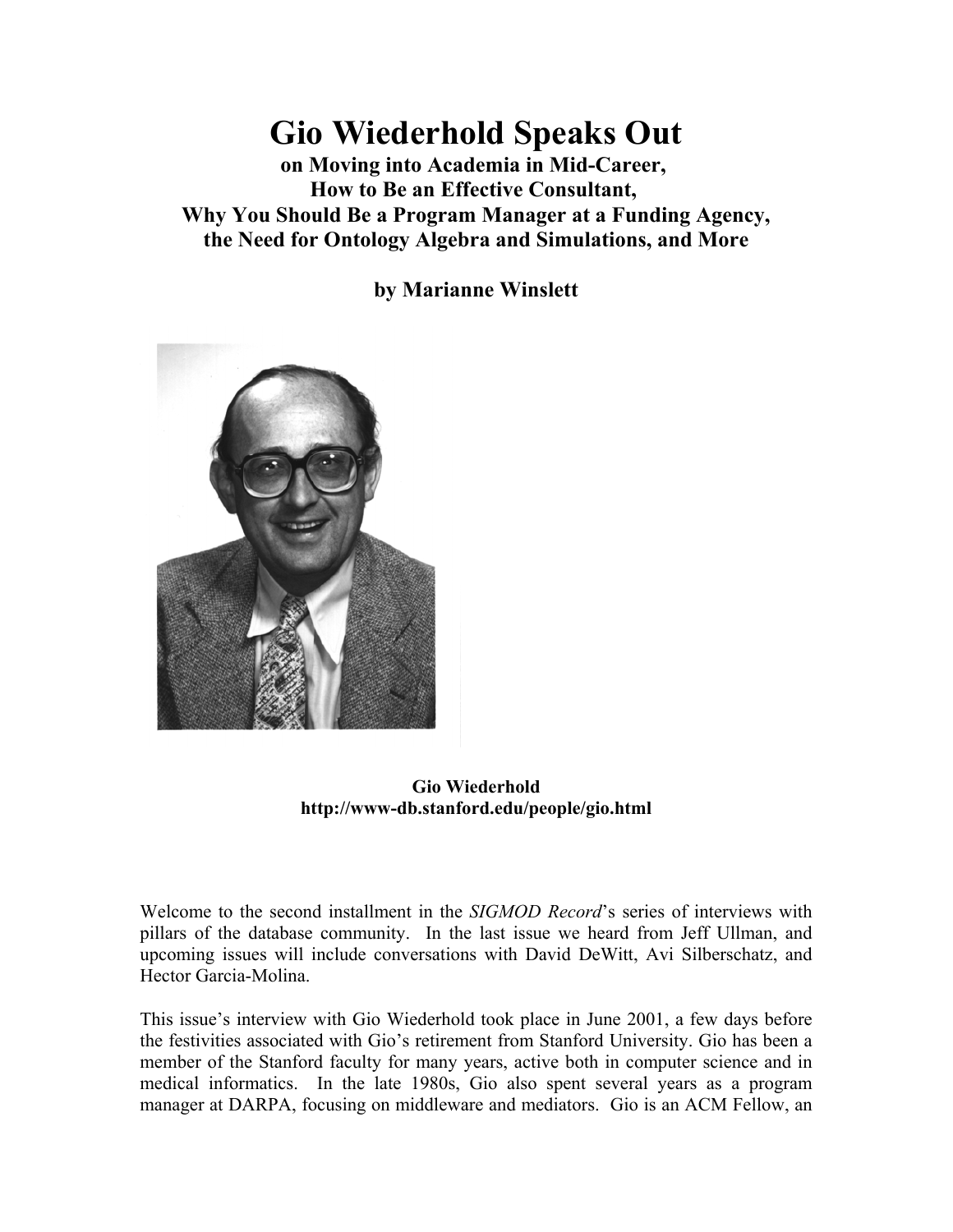IEEE Fellow and Golden Core Member, a Fellow of the American College of Medical Informatics, a recipient of the SIGMOD Contributions Award, and a past editor-in-chief of ACM *Transactions on Database Systems*, among many other distinguished positions.

Gio has had a varied and fascinating career, and it is tempting to slip into a series of anecdotes about adventures Gio has had on the job in nations around the world. But instead, I suggest that you ask him about his adventures yourself the next time you see him on the road. Gio loves a lively story and a fun time.

The usual caveats: To let the conversation flow freely and easily, I videotaped the interview and transcribed it later. The errors of transcription, the changes necessary when speech is converted to the written word, and any edits for length are my own. Eventually the videos will appear on the SIGMOD web site, so you can directly hear what each pillar has to say, without my editing and with all the original nuances of emphasis that are eliminated during transcription.

*This [interview] is for a new feature in the SIGMOD Record, [and] I thought the occasion of your retirement was a great [opportunity to get a few pearls of wisdom]---*

Who else have you interviewed?

*Well, no one. [You] will be the inaugural interviewee. Unfortunately it means I'm not very good at [interviewing] yet.*

Well, you can experiment with me.

*Gio, when you were in your forties, in an established career, with one baby in hand and another on the way, you left an established career as a computer systems manager to become a PhD student. Obviously that wasn't an easy thing to do; what made you do it?*

"[Getting my PhD] was also a bit of an experiment, because I didn't have any degree at the time."

In some ways, [at my job] I was moving from technical things to management. The management problems were always very repetitive. I was always dealing with people, and people haven't improved much over the past millenium. They have problems of not working, not doing the right thing, skipping out on you, getting into useless arguments, so I guess I preferred working with machines.

*Getting a PhD was the only way to continue to [work with machines]?*

Yes, to move more into research, to both move up [and move away from management.] It was also a bit of an experiment, because I didn't have any degree at the time.

*You had an aeronautical engineering degree [from Holland], didn't you?*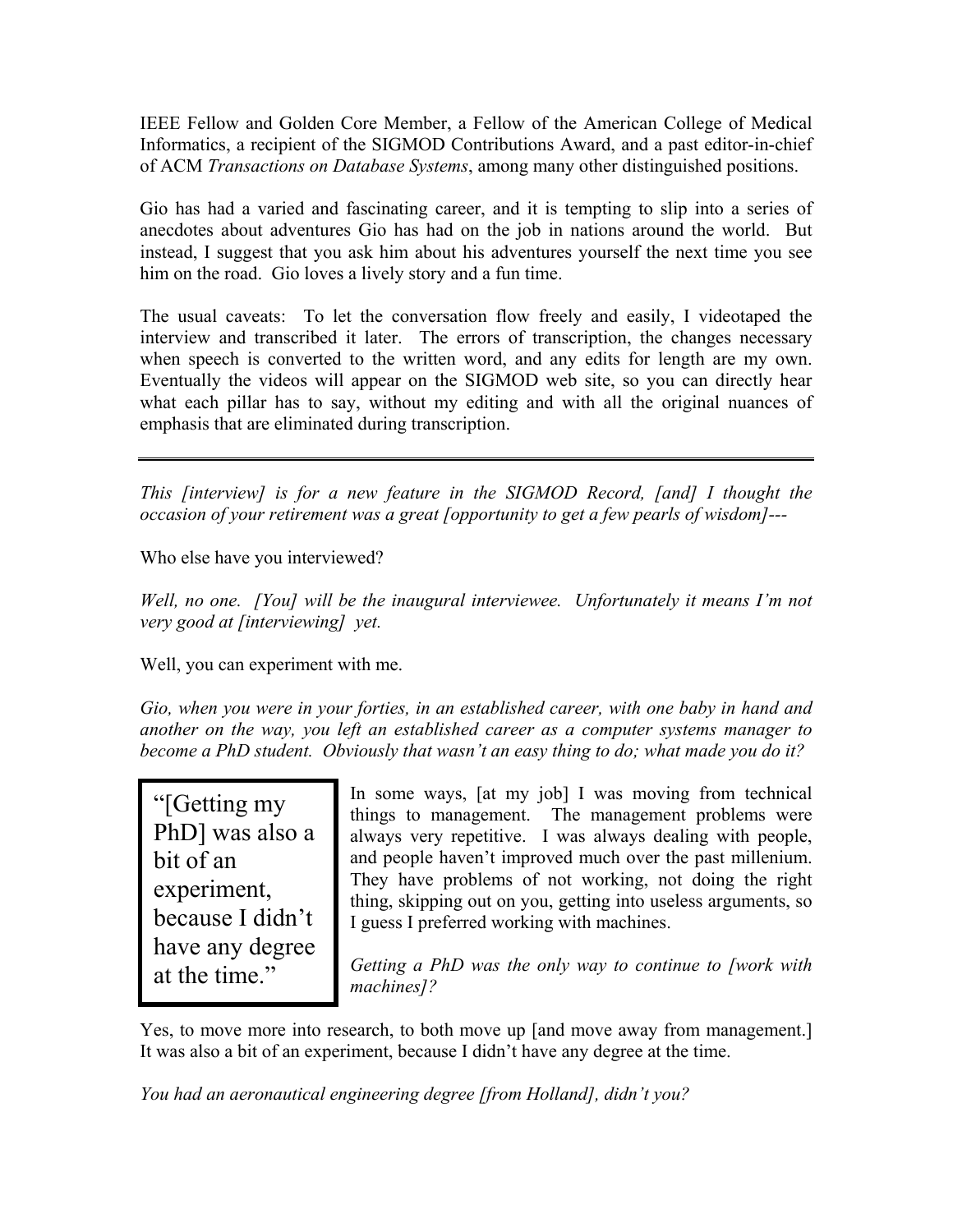Yes, but it was roughly at the level of an associate's degree.

*I see. So you went directly from your associate's degree to your PhD.*

I had some good recommendations from people like [Joshua] Lederberg … if you get a recommendation from a Nobel laureate, [it helps a lot with PhD program admissions].

*You've been a professor in the CS Department at Stanford for over twenty years now. Can you describe your appointment there? [You're] a professor of…*

I switched a bit back and forth between full time computer science and part time computer science and [part time] medicine. Partially that was due to limits that Stanford had on research professors, [so] that only 10% of the faculty could be research professors.<sup>[1](#page-2-0)</sup> [Stanford's Computer Science Department] had something like 26 faculty members, and Bruce Buchanan and, I think, Tom Binford were both there as research professors at that time. But of course my PhD is also in medical information science, and I had [at that time] an equal number of publications in medical computing [and in computer science]. [Medical computing] has always been a very motivating application field.

#### *What piece of work of yours are you the most proud of?*

[It's] something I did before becoming a faculty member: The ACME time-sharing system that I built for the [Stanford] medical school.

#### *What was special about [the ACME system] at the time that you built it?*

It was very well integrated, so that, [for example,] the editor was just a function of the compiler. It was a one-language system; we implemented a subset of the PL/1 language, which turned out to be very teachable. The technology was interesting in itself: it was an incremental compiler, of which there are not very many instances [in existence], but which are a nice balance betyween a traditional compiler and an interpreter. The way it works is that every line of PL/1, whether it's part of a statement or multiple small statements,

 $\overline{a}$ 

"If we really want to [meet the needs of decision makers], we want [information systems] to go essentially seamlessly from the past into the future."

gets compiled but then inserted into a list structure. So there is no inter-statement

<span id="page-2-0"></span> $<sup>1</sup>$  Many universities in the United States have two types of professor positions: tenure-track and research.</sup> The major differences are that once granted tenure, tenure-track professors can only be removed from their positions under exceptional circumstances; the salaries of tenure-track professors are paid by their institution; and tenure-track professors have certain obligations with respect to teaching and departmental committee work. Research professors generally must pay their entire salaries out of their grant money; they have contracts with the university that are reviewed and renewed every five years or so; and they typically have lighter or even non-existent obligations with respect to teaching and committee work.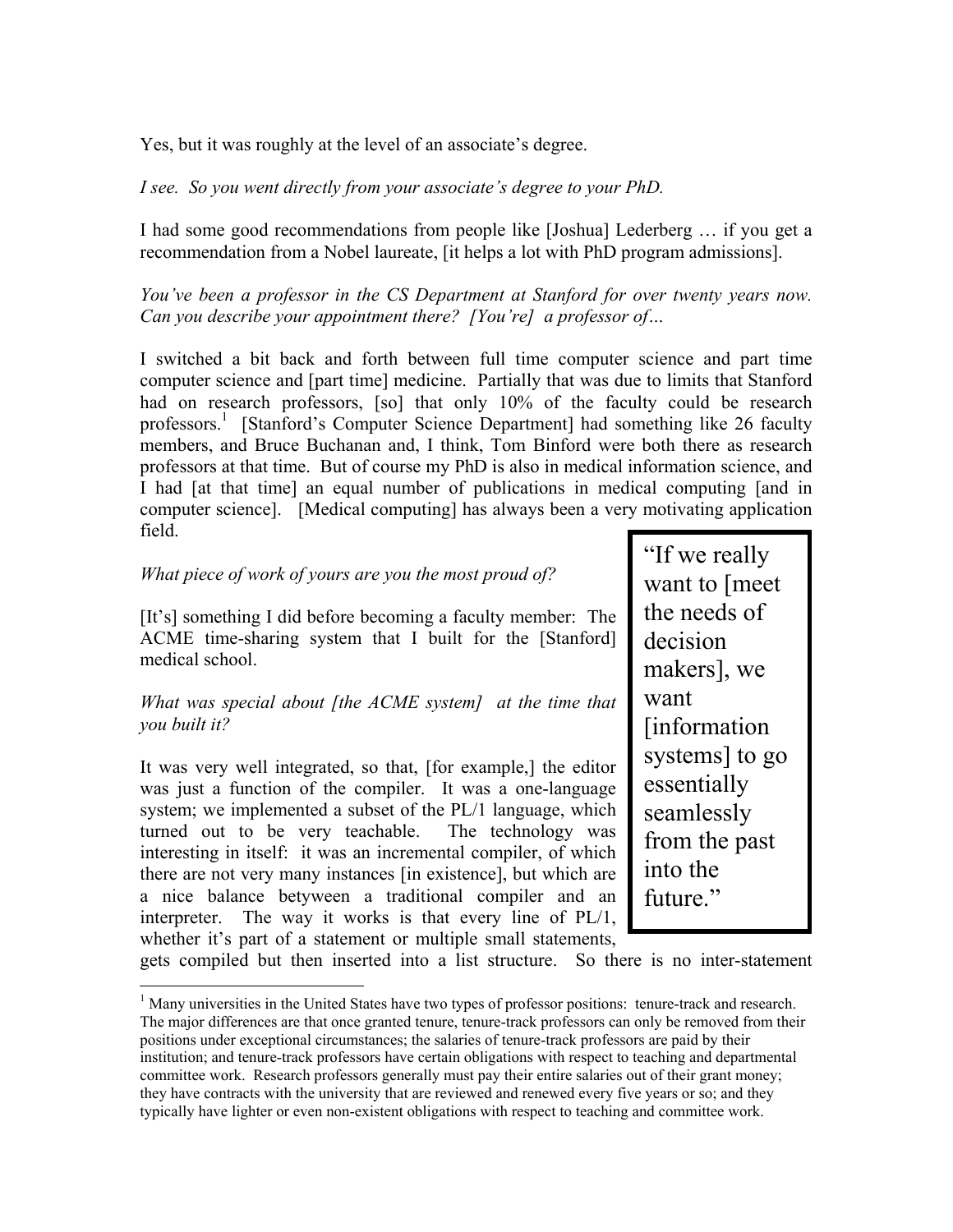optimization, but each individual statement is fully compiled. And later, if [the user wants] to change a statement, we simply change the list stucture---so we can insert new statements, take out existing statements. The only thing [the user] cannot change [in a program is to] make major TYPE changes. [For example, the user] cannot change a numeric value to a string, because there is too much code [that would need recompilation].

[The ACME compiler's flexibility] was very important for the real time aspects of the system. The system did real time data acquisition. [When a problem arose with a program, the ACME system] allowed [the user] to change [the program] while a [medical] experiment was [still] going on, [without] cancelling the experiment (which often involved animals, etc.) [or] losing data.

## *[When did you build the ACME system?]*

I started in late 1965 and it was running by 1967. We bought an outrageous amount of memory for the time. One megabyte of memory. It was so big that I remember that the truck driver, coming from Poughkeepsie, would call me every night to tell me how far he had gotten with that huge memory.

*The people who used [ACME]---what kind of a system were they used to? Some of its features were still novel today, but back then it must have been much more…*

**"My recipe [for consulting is that] you spend a day only listening, then you think about what you heard. The next day you ask questions and listen. And only on the third day do you start giving any advice."**

It was the first computer that most of them had used! And later, in fact, I met medical people who went to new and better systems, and they were frustrated that they would lose data when there was an error in their program, [and have] to start [their experiment] over.

*I've heard some people say that all the exciting action in the database research world is in industry now. What do you think about that?*

No, I don't think that's true. Maybe the exciting action is no longer in the core areas of databases, but more in the applications. As we get more into applications, there are very many

areas that require research. [For] instance, I've been focusing on an aspect of [information] integration [whose importance] I didn't really realize very early [on]: semantic differences. There has long been work on schema integration. And I learned [from my] consulting [that] people integrate schemas and then the [integrated] databases [still] don't work together because terms mean different things in different databases, [terms] have different scope [in different databases], etc.---so my recent work is on ontology algebra.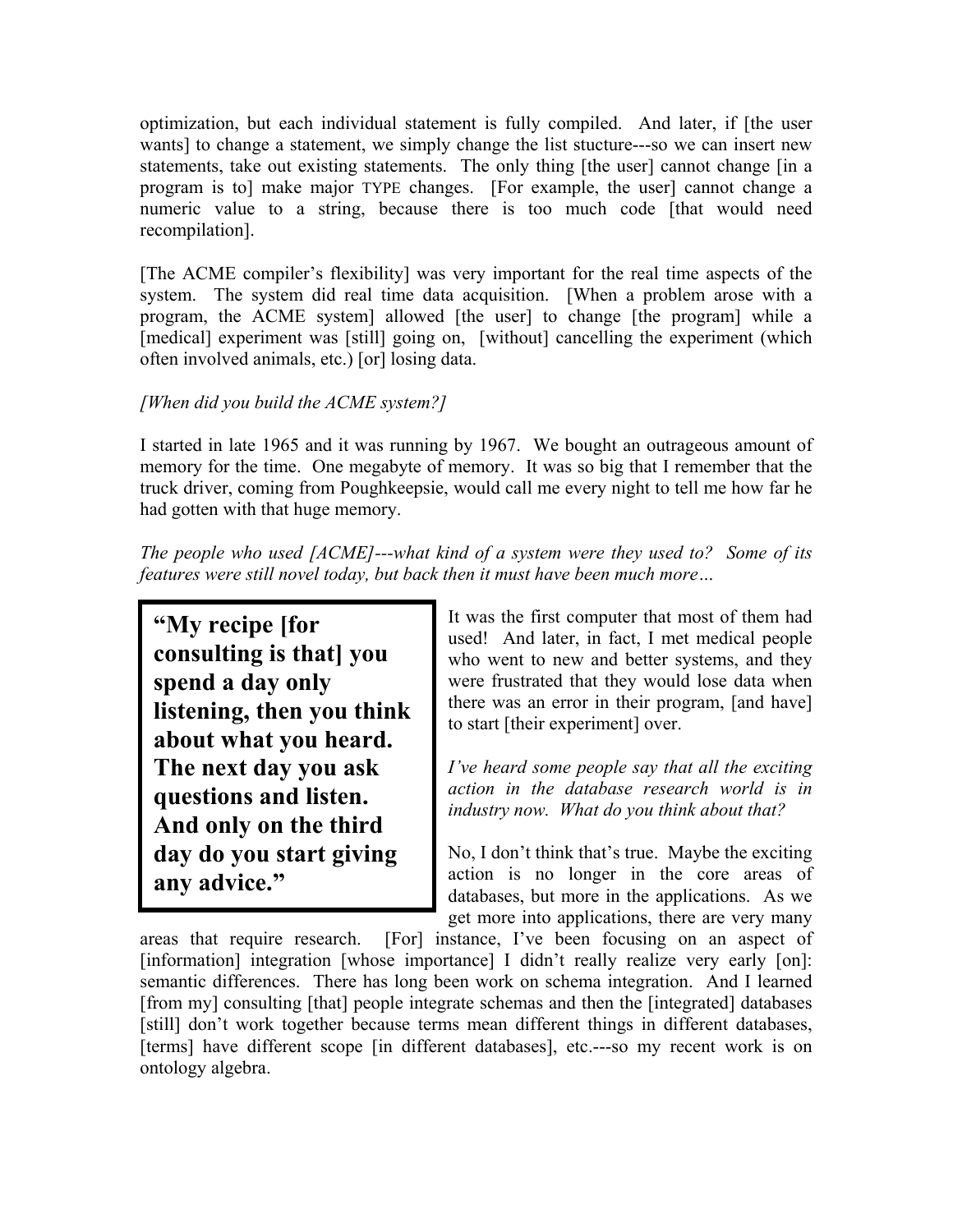#### *What's that?*

In order to [integrate] databases or data from different sources, you have to resolve ontological differences. I don't think we want to keep integrating and making these databases bigger and bigger, [as in] a union operation. Typically we want in fact to *articulate* the data, [to just] find out where [the data should be] joined for a particular application. [A simple example of this is] the shoe factory and the shoe store. You don't want to integrate [all of the parts of] the databases [from the shoe factory and the shoe store], but in order for them to cooperate, there has to be agreement on matching in the [relevant] intersection [of the two databases], namely shoe sizes, shoe styles, shoe terms, [those things] that the [shoe store's buyer] understands; but you don't have to integrate the personnel [relations] of the shoe store [database] with the personnel [relations] of the shoe factory [database]. In fact, [integrating] some things [based on] simple term matches would be greatly wrong---like the nail in the shoe

store is part of the anatomy of the customer, and in the shoe factory it's something to hold the heel on. So these simplistic matches just aren't good enough.

[Also, when] you get data from different sources, there are differences in granularity. My example is [that] when I work here [at home] with my son, and we need some nails, I tell him to get a nail from the coffee can that's yay long, and has a big head, [while] a carpenter uses terms like "box nails". Carpenters have as many names for nails as Eskimos are supposed to have for ice. And that's efficient. It would be inefficient for me to have to learn all the carpenter's terms. It would be inefficient for the carpenter to talk my terms.

All these kinds of transformations of ontologies can be formalized, and that's where the intersection, projection and similar operations come in. But [these transformations] would be knowledge based operations because they contain matching rules. I think that [that approach to handling ontological differences] provides very flexible scalability, where the [data] sources [can] remain autonomous and efficient.

*Do you have a paper on [handling semantic differences through ontological transformations] already?*

There have been some early papers on this. Jan Jannink finished with an early thesis on it and Prasenjit Mitra is doing more of the formalization. But to a certain extent, because [the research area] involves semantics, there can be easily ten more years of research. It's not quite traditional databases, but it's certainly necessary in order to make [databases] useful for the kind of decision making support, and for all the other kinds of things, that people say that databases are good for.

**"[Being a program manager] is a way to change [the world] to some extent, [and to change the direction in which] things are going … [Bureaucrats] are not the right people to [act as program managers]."**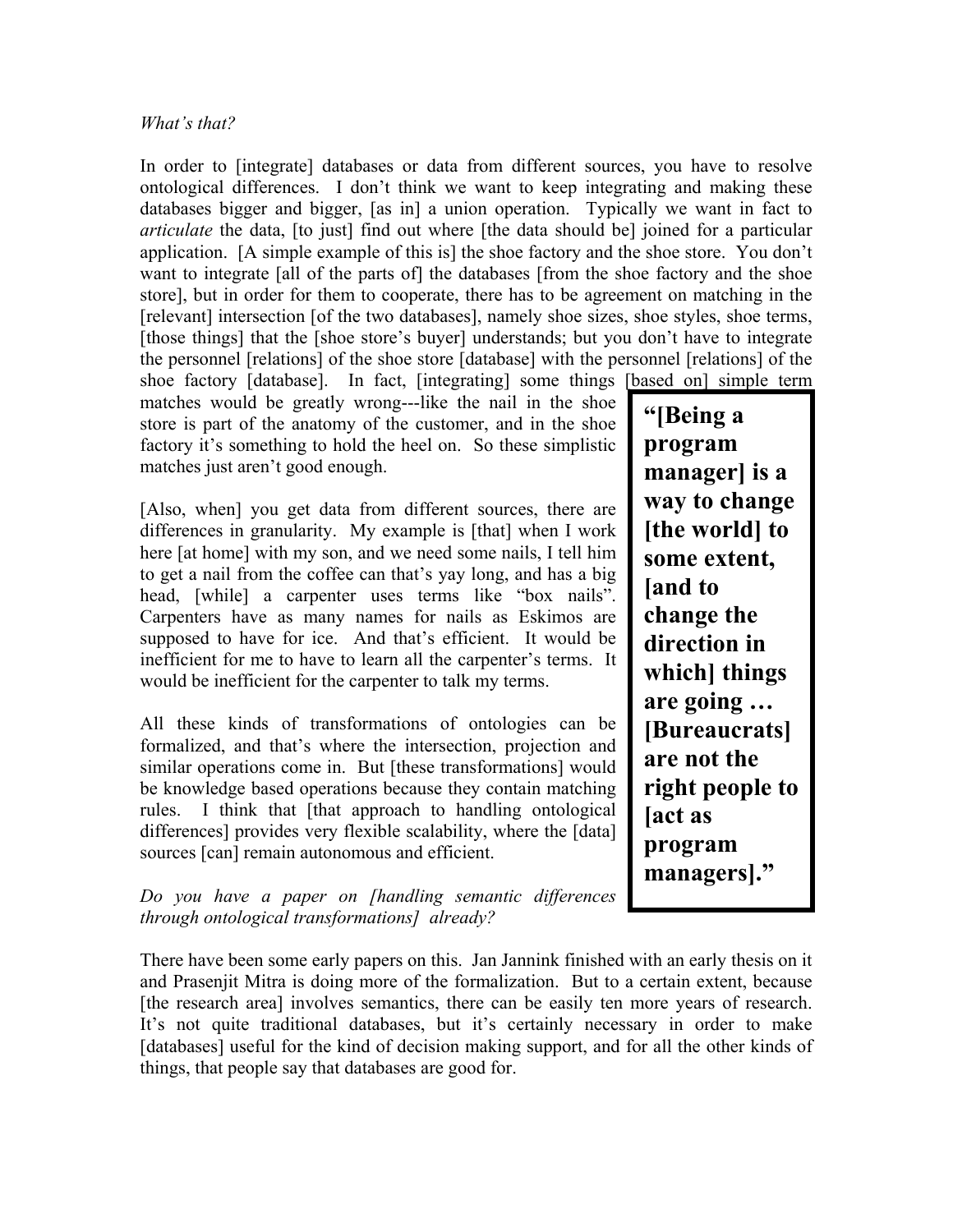#### *Did the idea for [an ontology algebra] come from your consulting work?*

Yes, because I get called in often as a consultant because I've written about things and then people try to do [whatever I've written about], and then [from consulting for those people, I] find out [that what I wrote was] wrong.

#### *Do you think that all database professors should be out consulting?*

Some of the time, if they're capable of doing consulting. Consulting requires very careful listening. My recipe [for consulting is that] you spend a day only listening, then you think about what you heard. The next day you ask questions and listen. And only on the third day do you start giving any advice. There are what I call recipe consultants, [who] know already what the right thing to do is when they walk in [the door]. Sometimes [recipe consultants] can be useful, but that's not what *I* think is effective consulting, and [with recipe consulting] you [also] learn much less. I've certainly learned a lot through consulting, and I still do.

*Gio, you have an impressive record as a prognosticator of what will become important.* Mediators *is the best known of these [predictions]. What areas do you [currently foresee as] becoming important?*

An area that doesn't exist yet, but yet could become potentially just as big as databases, [is] combining [databases with] the results of simulations, [even] simulations as simple as spreadsheets. [At] the moment we say we are using databases for decision making, and actually [databases] only give us a past history. A decision maker also has to project into the future. [Decision makers need] an information system [that combines] database technology and methods for projecting into the future, which would take something from planning technology. Most planning [done by decision makers] today is very data poor, and so it is often not very precise and also very hard to modify, so that plans that are being done are often very inflexible. So I think that if we really want to have information systems [that meet the needs of decision makers], we want to go essentially seamlessly from the past into the future. But the research that's required [to make this happen] requires new insights. There are some very hard technologies---actually, Marianne, you know about that, because [you worked on the topic of] multiple alternative futures.

#### *True, true. [Handling multiple alternative futures is] hard. [But] there's only one past, theoretically.*

Unless you have historical revisionism.

*I remember you talking about [this same research topic] back in the mid-80s. So when will its time come? [In the case of] mediators, you ended up going to DARPA and pushing to make that happen. Are you going to do that again for simulations?*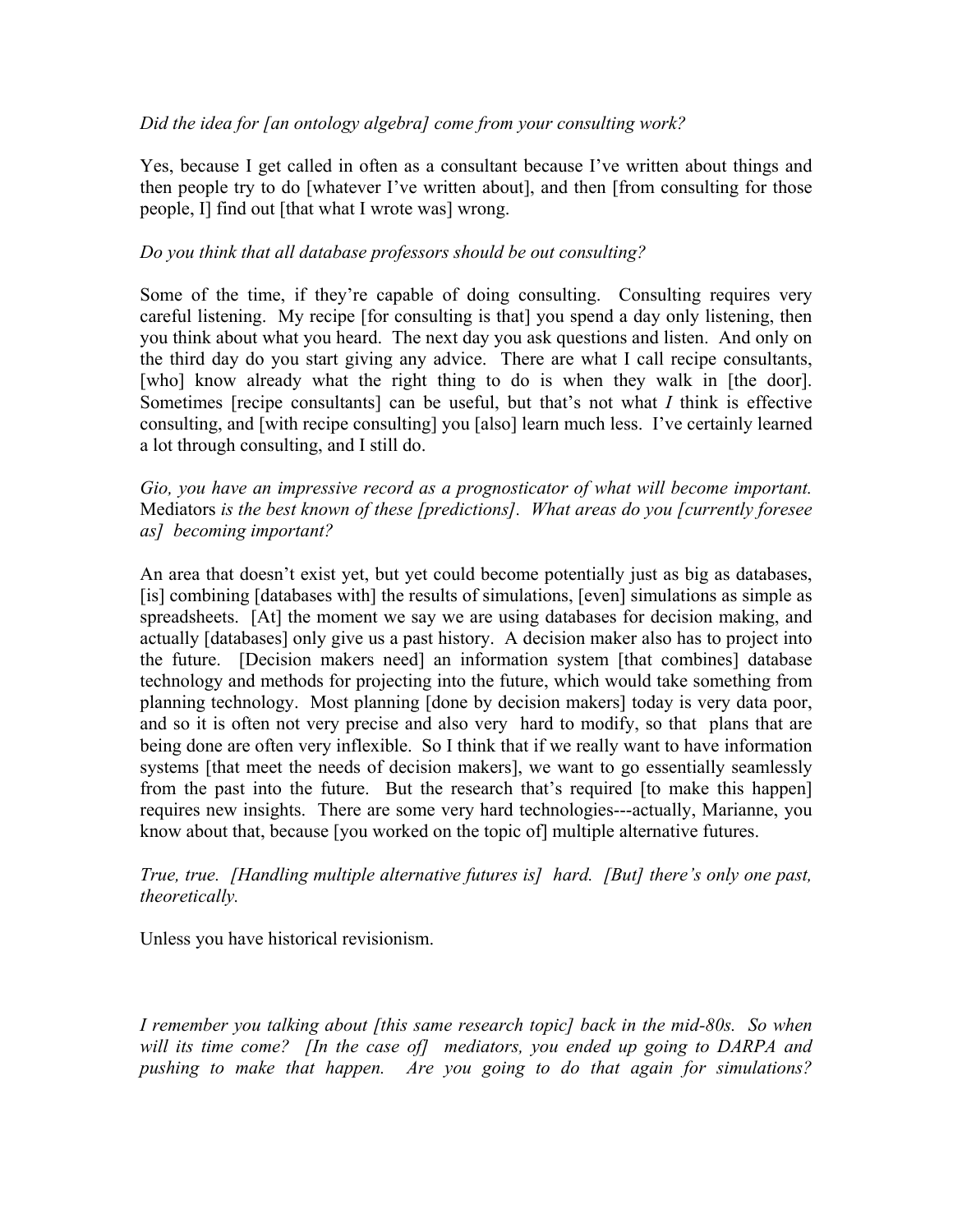I don't have the energy to go to DARPA again and push that. But I do see the need [for work in this area]. Certainly if I talk to people that are at the decision making level, they

**"All the internet [comparison] shopping [services are] based on price comparison, but for many things that we buy, price is a secondary issue."**

understand [the] problem [that simulations can help to solve]. In my retirement, I won't be completely idle---

## *I doubt you'll be idle at all!*

---and I'll continue to push some of these things. But I want other people to do the research, because within my remaining lifetime, I can't see the end of that [research].

*That ties into another question. I heard that NSF has 87 program manager openings right now. As a former DARPA program manager, [why do] you think people should be interested in those kinds of opportunities?*

DARPA also has plenty of open positions and currently an insufficient number of academics.

If you leave all the [job of giving out the] funding for the future [computer science research] to essentially bureaucrats… A bureaucrat typically gets hurt if [the bureaucrat does] something wrong, and gets very little benefit out of taking risks. So [bureaucrats] are not the right people to [act as program managers]. I know it's very hard to [be a program manager], and especially now when you have many families where both people work. You cannot do it casually. Being a program manager part time is just not effective. But [being a program manager] is a way to change [the world] to some extent, [and to change the direction in which] things are going. [To make that happen,] you have to be willing to go there [to an agency,] and fight [for your program] and take some risks.

You have the advantage, [if you are an academic,] that you can always go back [to academia after being a program manager]. The biggest negative thing I found [about being a program manager] was the time it took [after returning to academia to] restart in research. [Yes], I could get some funding [to restart my research program], but then [I also had] to get the students. Normally you have a continuous pipeline [of students], and you need both the students and the funding [if you are going to conduct research]. [Restarting my research program] took a year more than I had expected.

### *What do you think is the most exciting trend in technology now, and why?*

Well, obviously, the very broad access you have to information sources now. And that, of course, makes the ontology algebra [that we talked about earlier] more relevant, because the [information] sources will be autonomous. [We] will probably have a fairly common representation [for information], in terms of XML, but that still leaves all the semantic issues open.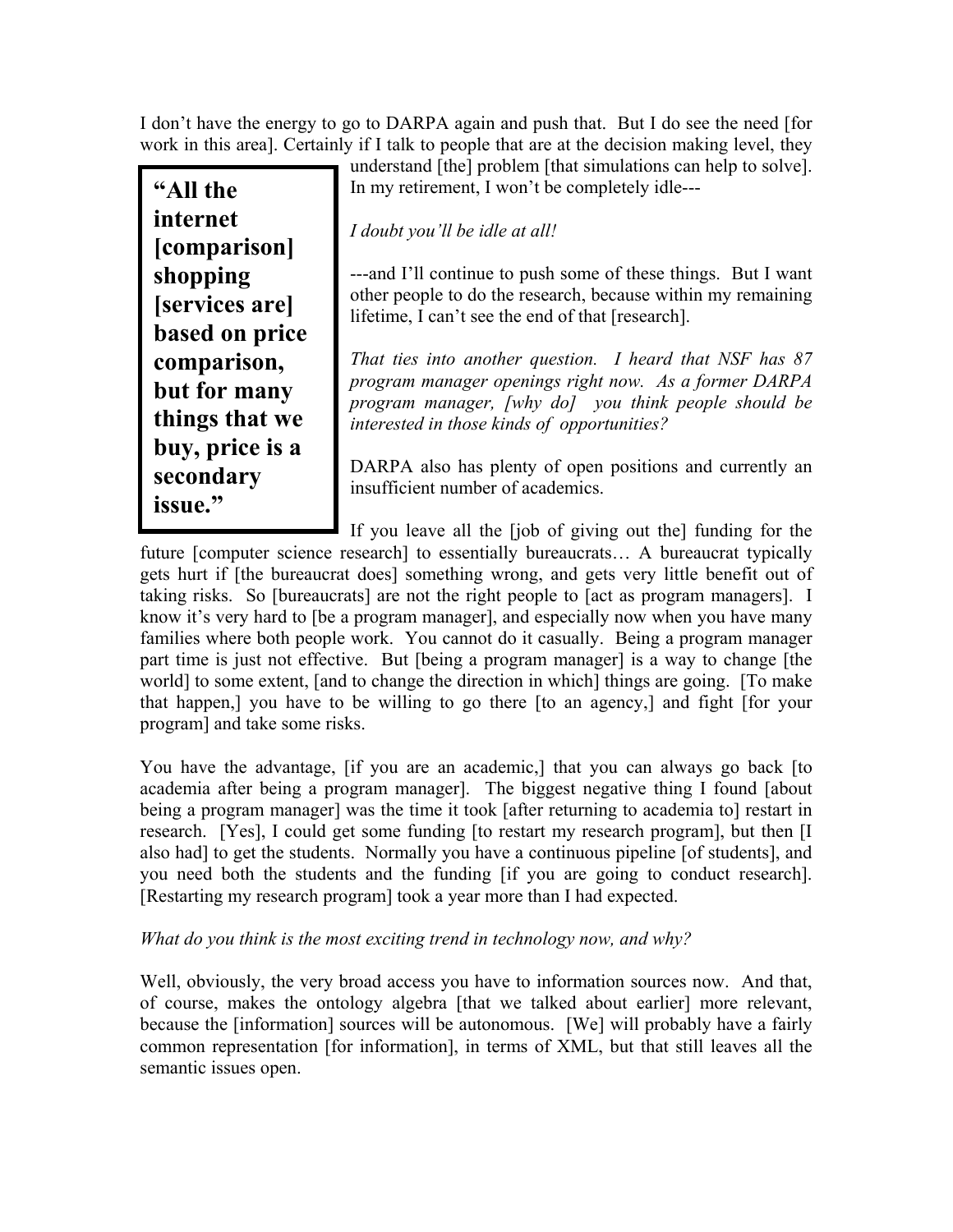[A related exciting trend is the] move to on-line publishing, [which opens up] some very hard [problems], [such as] in the [e-commerce] world, [how] to have good metrics for quality. [At] the moment, all the internet [comparison] shopping [services are] based on price comparison, but for many things that we buy, price is a secondary issue. If they are fungible items like books, then [the primary issue is] price. When I buy a computer, or I buy a car, then price is only one of the factors, and quality and long term maintenance and usability are much more important [than when buying a book. If] I want to buy a projector, for me an important fact is how much noise does [the projector] make. And I cannot at the moment use the internet to find out differences in noise levels of projectors. [And of course the noise level] is just one quality to measure. Reducing everything to [a comparison of] price [oversimplifies] our value systems, also.

#### *What changes would you like to see in the tenure system, or the whole university system?*

I switched from being in the tenure [track], not quite voluntarily. But I wasn't a good enough teacher; essentially, I didn't get good enough teaching reviews. A non-tenure track position was better] in many ways, [because] I could say no to teaching courses that I knew I couldn't teach well because I wasn't interested in them, or [that] I wasn't in fact interested in teaching the way they were being taught. I remember courses that were advertised as computer architecture courses, which turned out to be assembly language courses, using machines with horrible architectures, so you could never develop any enthusiasm for [the subject matter].

I don't think tenure is as important as it's made out to be, certainly not at a research university, because your own salary is just a fraction of the support you need to run a reasonable research establishment. So I think universities could do without tenure. I don't have the strongest feeling about changing [the tenure system, however].

#### *What words of advice do you have for fledgling or mid-career database researchers and practitioners? You've been on both sides of the fence.*

I became a database practitioner for a very pragmatic reason. [When I developed the ACME system,] I built a real-time data acquisition system that collected so much data that people couldn't manage it very well. And so I used what was available in terms of database technology, expanded on it a bit, and built essentially the relevant system [for the problem at hand]. So for the fledgling [researcher or practitioner,] because databases is such a large field, [I recommend having] some contact with

**"When you are in industry, you shouldn't try to imitate writing academic papers."**

some set of applications. In my case, they were medical and military applications. [The medical and military applications] seemed very different. But in both cases, you have to be very responsive to people that have to make rapid decisions under uncertainty. So in that sense, [the medical and military applications] are different from many business situations, in which the decision maker never needs direct access to the computers because [the decision maker has] middle managers that prepare reports and assessments.